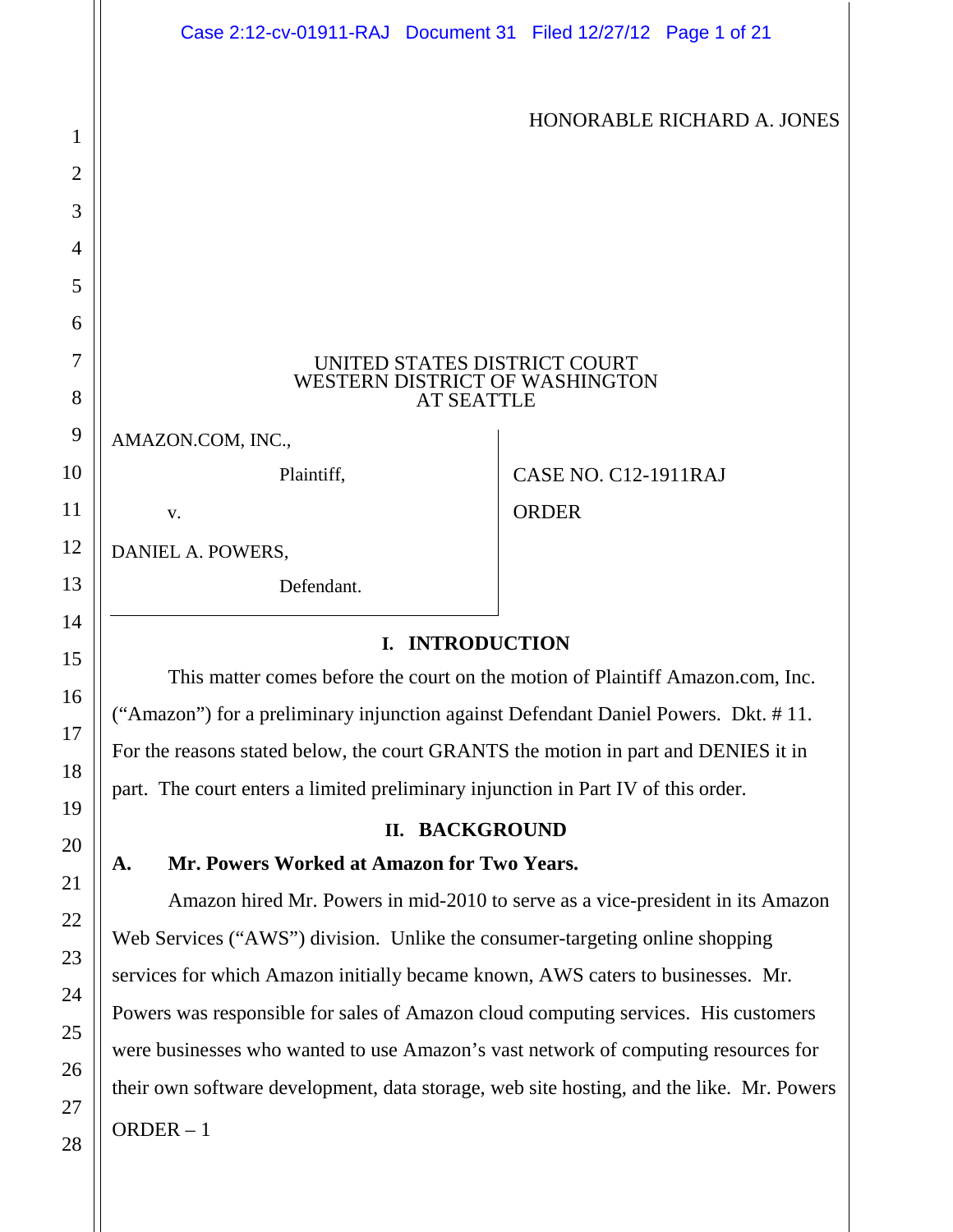was a Washington resident based at Amazon's Seattle headquarters, although he traveled extensively for his job.

Mr. Powers left Amazon effective July 1, 2012. No one disputes, however, that the last day on which he had access to any internal Amazon information was June 18, 2012. Powers Decl. (Dkt. # 16) ¶¶ 15-16. When he left Amazon, he took no documents in paper or electronic form. *Id.* ¶ 16. There is no evidence that, at the time of his departure, he had specific plans to work elsewhere.

#### **B. Mr. Powers Signs Amazon's Noncompetition Agreement.**

When Mr. Powers started working at Amazon, he signed a "Confidentiality, Noncompetition and Invention Assignment Agreement." Selipsky Decl. (Dkt. # 6), Ex. B ("Agreement"). The Agreement has four components that bear on this dispute.

The first component is a broad prohibition against Mr. Powers' disclosure of what the Agreement deems "Confidential Information." Confidential Information includes, but is not limited to, the identity of Amazon's customers, "data of any sort compiled by [Amazon]," including marketing data and customer data, techniques for identifying prospective customers and communicating with prospective or current customers, current or prospective marketing or pricing strategies, plans for expansion of products or services, and "any other information gained in the course of the Employee's employment . . . that could reasonably be expected to prove deleterious to [Amazon] if disclosed to third parties . . . . " Agr.  $\P$  2(a)(i)-(xi). Once an employee learns "Confidential Information," he can never disclose it to anyone. Agr.  $\P$  2(b)(i). The only relevant exception is for information that is in the public domain. Agr.  $\mathbb{I}$  2(b)(ii).

The second component of the Agreement is a ban on Mr. Powers doing business with Amazon's customers or prospective customers for 18 months after his departure from Amazon. Agr.  $\mathbb{I}2(c)(ii)$ . The ban applies in any business relationship with an Amazon customer where Mr. Powers would provide a similar product or service to one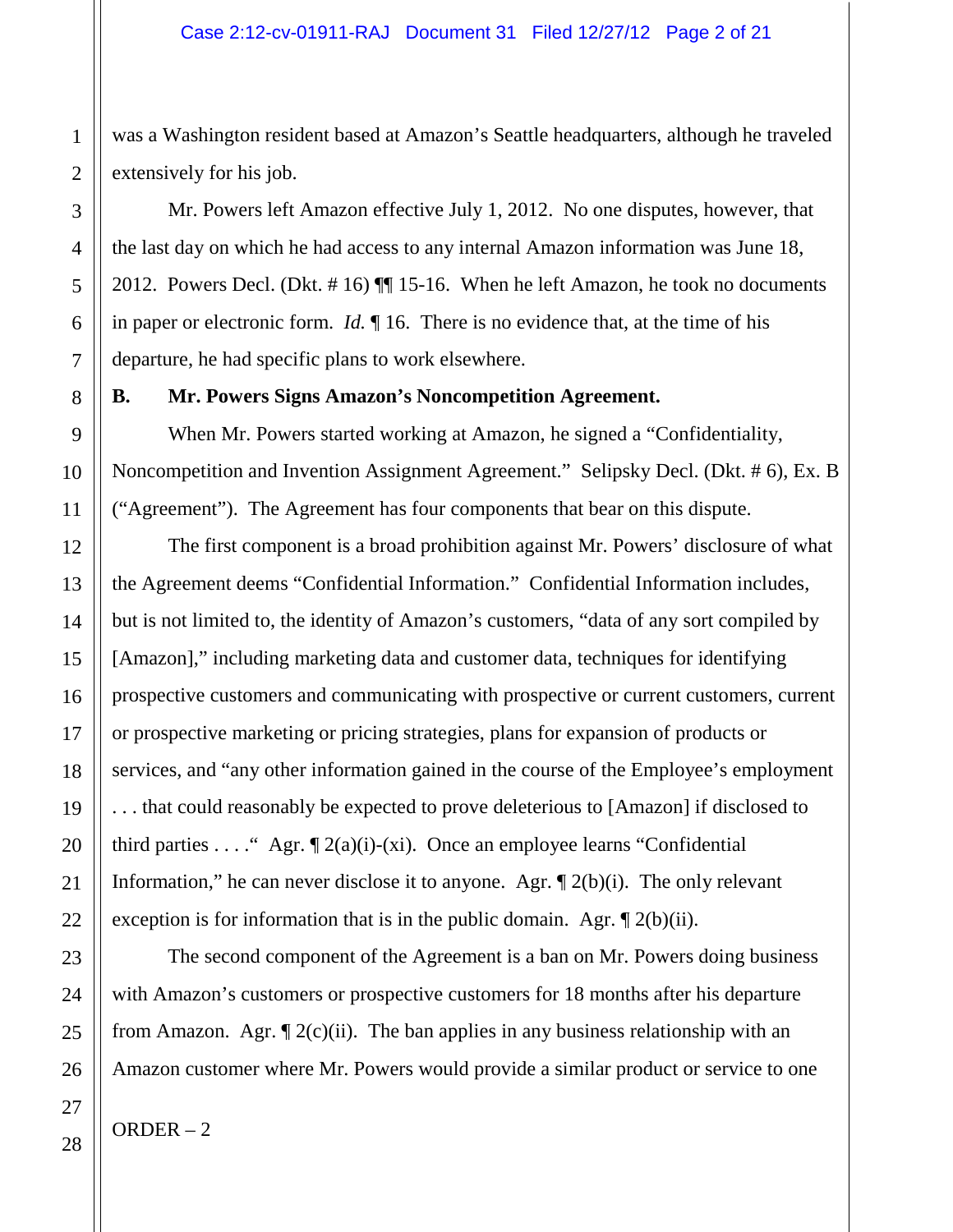that Amazon provides. *Id.* More broadly, the ban applies to any relationship with an Amazon customer where the relationship "would be competitive with or otherwise deleterious to the Company's own business relationship or anticipated business relationship" with the customer. *Id.*

The third component is an 18-month ban on Mr. Powers working in any capacity that competes with Amazon. The ban prevents him from offering a product or service in any "retail market sector, segment, or group" that Amazon did business with or planned to do business with prior to his last day at Amazon, provided that the product or service he offers is "substantially the same" as one that Amazon provides. Agr.  $\mathcal{B}$  3(c)(iii). Taken literally, the ban has extraordinary reach: it would, for example, prevent Mr. Powers from working for a bookseller, even though he had nothing to do with Amazon's book sales while he worked there.

The fourth component is a 12-month ban, measured from Mr. Powers' last day of employment, on hiring or employing former Amazon employees. Agr. ¶ 3(b).

When Mr. Powers left Amazon, he received a substantial severance payment and signed a severance agreement. The severance agreement reiterates his obligations under the Agreement, but changes none of them. Selipsky Decl., Ex. C. Amazon insists that it made the severance payment to reinforce the Agreement, but it offers little evidence to support that claim. It is just as likely that it paid Mr. Powers to settle disputes over his termination and Amazon stock he would have received if he had kept his job.

**C. Mr. Powers Started Work at Google Three Months After He Left Amazon.** Google, Inc., hired Mr. Powers in September 2012 to work as its Director of Global Cloud Platform Sales at its Mountain View, California headquarters. Powers Decl., Ex. C. As a result of this litigation, he now uses the title "Director, Google Enterprise," Nair Decl. (Dkt. #17) ¶ 3, and he has agreed not to use a title that refers to cloud computing until the end of 2012. Petrak Decl. (Dkt. # 18), Ex. D.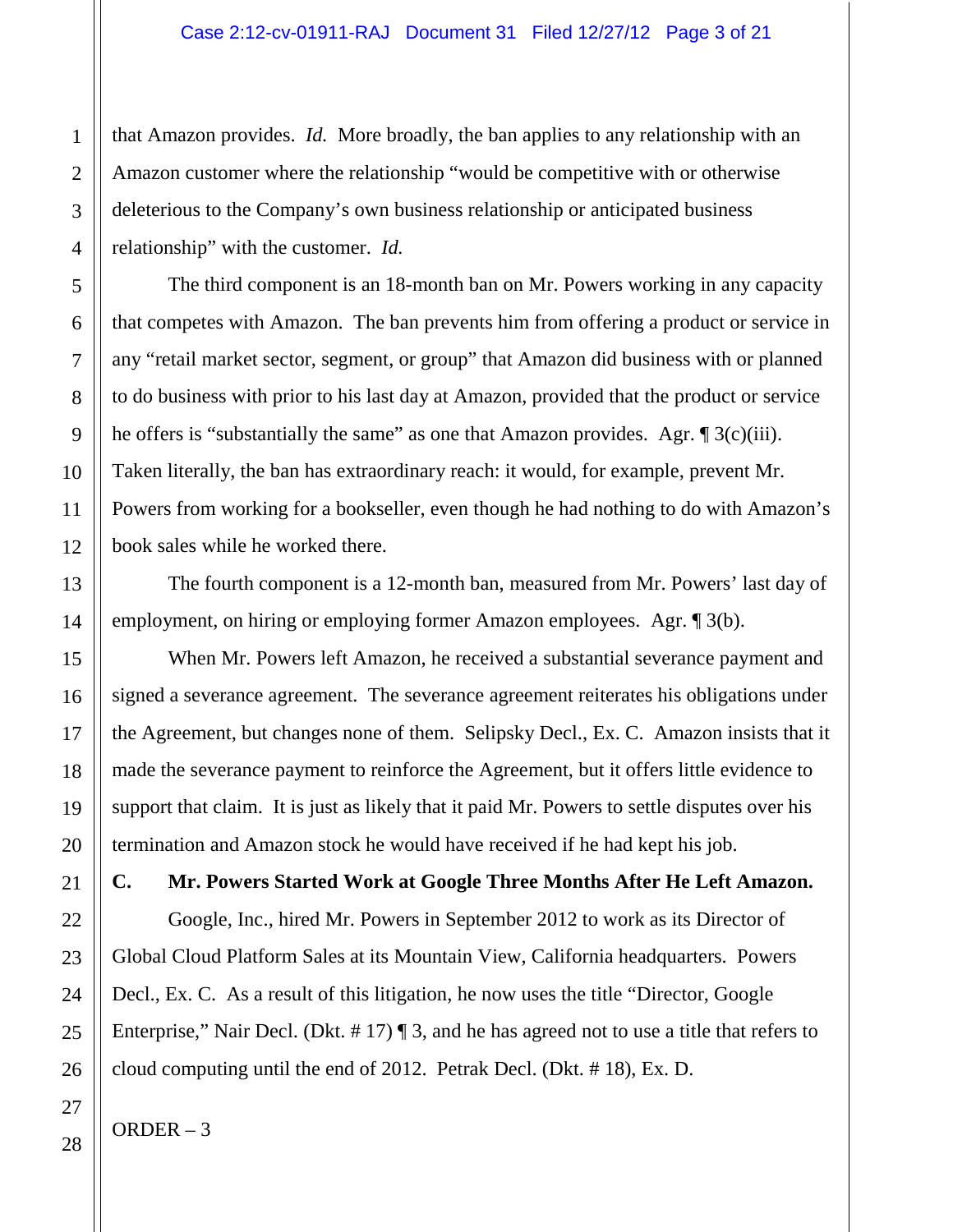Although Mr. Powers job at Google will resemble his job at Amazon in some respects, the extent of that similarity is difficult to gauge on this record. The parties agree that part of Mr. Powers' job will be to oversee sales of Google products that do not compete with AWS offerings. In part, however, Google intends that he oversee sales of its cloud computing services. Amazon has pointed to three specific Google products (Google App Engine, Google Cloud Storage, and Google Compute Engine) that compete with various AWS products. Selipsky Decl.  $\P$  5, 23, 28-30. Amazon has provided relatively little information, however, that would permit the court to assess the nature of that competition. On this record, the court can only say that Google has a variety of cloud services that it hopes to sell in approximately the same market in which AWS operates. The parties dispute, for example, whether Google App Engine competes with any AWS product. There is little evidence that would permit the court to assess the extent to which Mr. Powers' experience marketing Amazon's products would be useful in marketing Google's competing products. According to Mr. Powers, Google's cloud services are sufficiently distinct from Amazon's that his experience with Amazon services will be of little use to him at Google. Powers Decl. ¶¶ 22-25.

**D. Google Has Temporarily Restricted Mr. Powers' Cloud Computing Work.**

Before he began work on September 24, Google sent Mr. Powers a written job offer. The offer acknowledged his prior employment and imposed several restrictions. It stated that he was never to use or disclose any "confidential, proprietary, or trade secret information" of any prior employer. Powers Decl., Ex. C. It also restricted him from cloud computing work for his first six months at Google:

[D]uring the first six months of your employment with Google, your activities will not entail participation in development of, or influencing, strategies related to product development in the areas of cloud compute, storage, database or content delivery networks products or services, other than to provide those involved in such matters with publicly available market research or customer feedback regarding Google's existing products generated after you commence work at Google.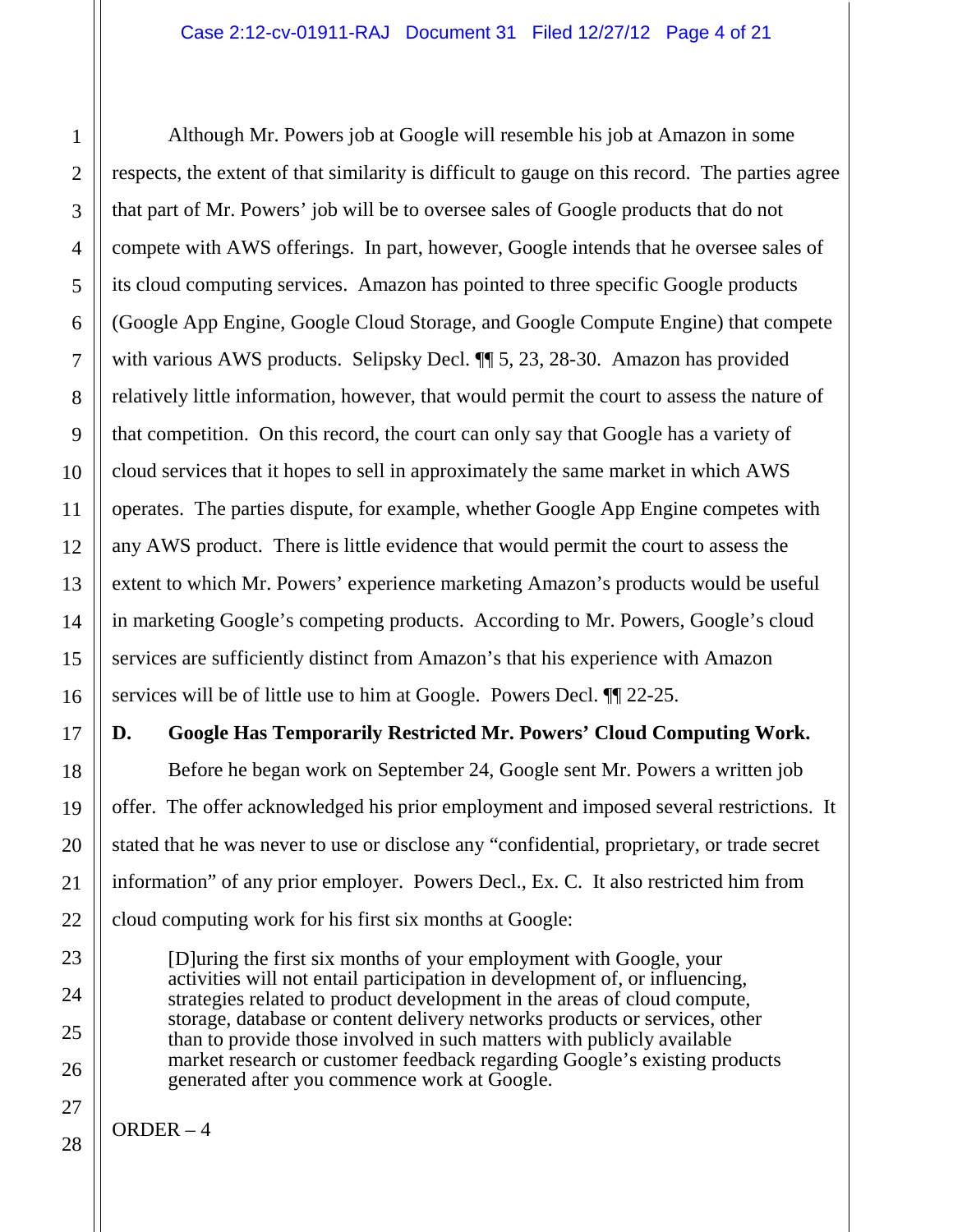## *Id.* It also prevented him from working with his Amazon customers:

During the first six (6) months from your last date of employment with your current employer, you and Google also agree that you will not participate, directly or indirectly, in sales or marketing to any customers of your prior employer that, to the best of you[r] memory, you had material direct contact or regarding whom you reviewed confidential information of your prior employer.

*Id.* It prohibited him from being "directly or indirectly involved in the hire of any current or former employee of your prior employer" for the twelve months following his departure from Amazon. *Id.*

When Amazon discovered that Mr. Powers had begun working at Google, it began discussions with Google about his new job. Google voluntarily disclosed Mr. Powers new responsibilities as well as the restrictions it had already imposed on his employment.

Google's voluntary restrictions did not satisfy Amazon. It sued Mr. Powers for breach of the Agreement (and the severance agreement) and violation of Washington's version of the Uniform Trade Secrets Act ("Trade Secrets Act," RCW Ch. 19.108). It also raised a claim for a breach of the common law duties of confidentiality and loyalty, although it does not mention that claim in the motion before the court. Amazon first sued in King County Superior Court and sought a temporary restraining order. Mr. Powers removed the case to this court in late October, before the state court took any action.

After the case arrived here, the parties negotiated in an attempt to reach an agreement that would permit them to fully brief a motion for a preliminary injunction, rather than battling over an expedited temporary restraining order. They ultimately agreed that, until the end of 2012, Mr. Powers would comply with the terms of Google's offer letter, that he would refrain from sales, marketing, or strategy for a specific list of Google products and services, that he would not solicit Amazon Web Services customers who he worked with or about whom he had confidential information, and that his title at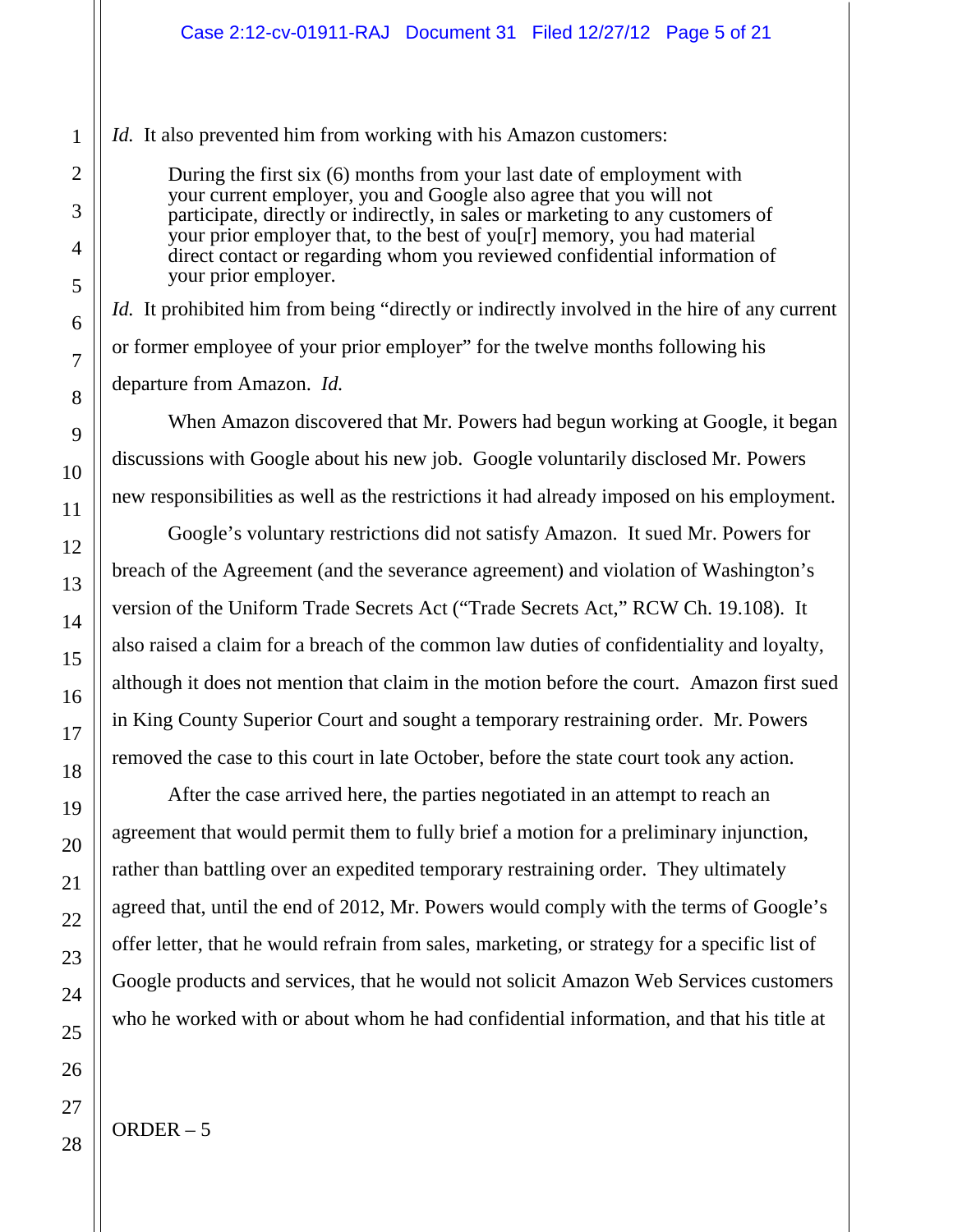Google would not refer to cloud computing.<sup>[1](#page-0-0)</sup> Petrak Decl., Ex. D. Mr. Powers offered to participate in expedited discovery in advance of a preliminary injunction motion. *Id.* Amazon refused. *Id.*

Amazon asks for a five-part injunction. Proposed Injunction (Dkt. # 11-1) at 7-8. It would prohibit Mr. Powers from disclosing Amazon's confidential information or trade secrets. *Id.* at 7. It would prevent him from engaging in "any activity that directly or indirectly supports any aspect of Google's cloud computing business that competes with Amazon's cloud computing business," including but not limited to the three specific Google products that allegedly compete with Amazon cloud products. *Id.* He would not be able to solicit "any customer or prospect of Amazon's cloud computing business with whom he had direct contact or regarding whom he received confidential information while employed by Amazon." *Id.* He would not be able to solicit or recruit any "current" Amazon employees." *Id.* Finally, the injunction would require him to return anything that he took from Amazon.

## **III. ANALYSIS**

The court may issue a preliminary injunction where a party establishes (1) a likelihood of success on the merits, (2) that it is likely to suffer irreparable harm in the absence of preliminary relief, (3) that the balance of hardships tips in its favor, and (4) that the public interest favors an injunction. *Winter v. Natural Resources Defense Council, Inc.*, 555 U.S. 7, 20 (2008). A party can also satisfy the first and third elements of the test by raising serious questions going to the merits of its case and a balance of

<span id="page-5-0"></span> $1$  Before Amazon objected to Mr. Powers' employment at Google, Google voluntarily kept him from working in cloud computing until six months after his employment began, or about the end of March 2013. Amazon's negotiation for restrictions in connection with this litigation led Google to promise no restrictions beyond the end of 2012. It is not clear whether Google will continue its restrictions beyond the end of this year; in any event, Google's choice would not impact the court's decision today.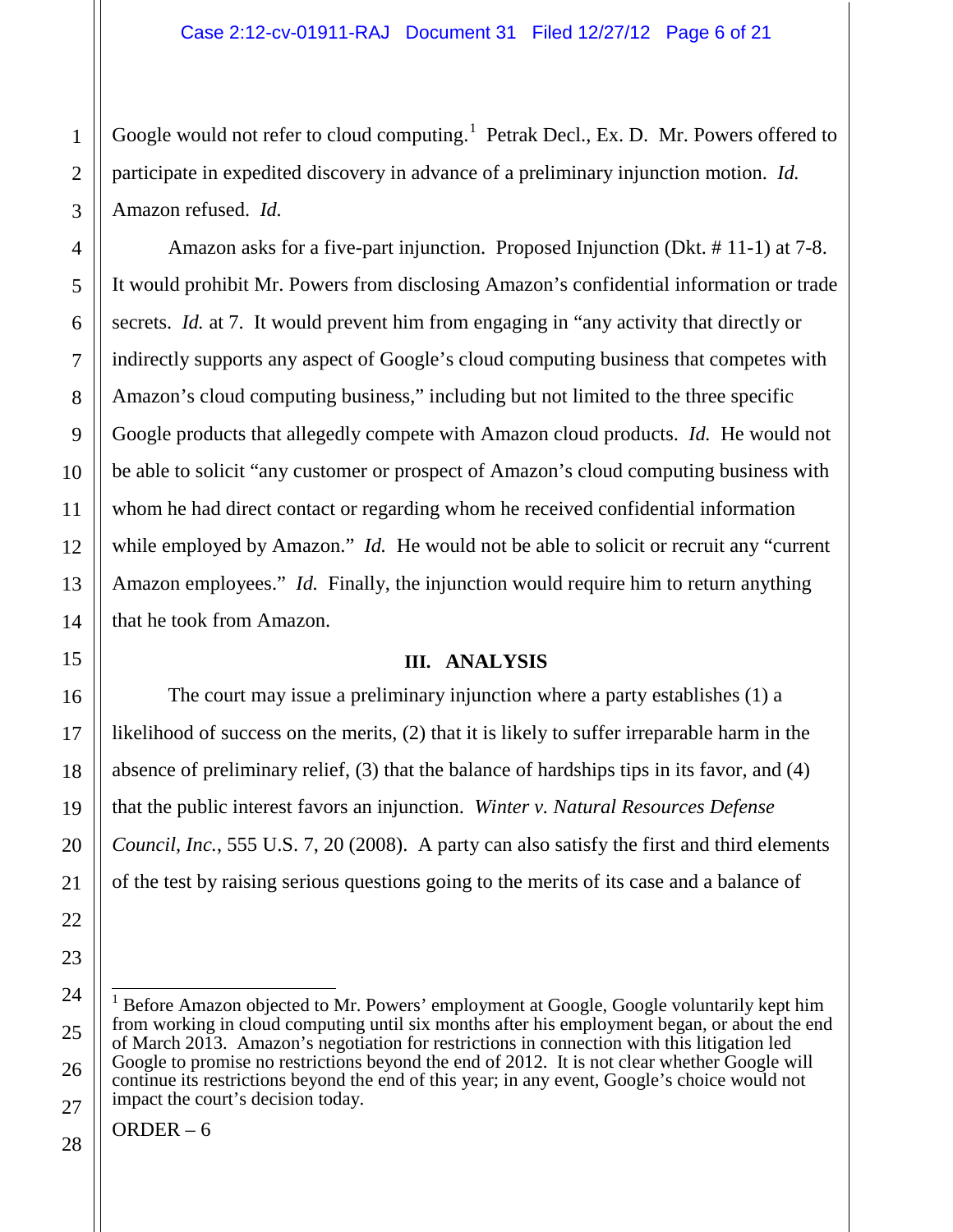hardships that tips sharply in its favor. *Alliance for the Wild Rockies v. Cottrell*, 632 F.3d 1127, 1131 (9th Cir. 2011).[2](#page-5-0)

With this standard in mind, the court quickly eliminates two aspects of the injunction Amazon requests. The first is a prohibition on Mr. Powers "[s]oliciting or recruiting any current Amazon employees."<sup>[3](#page-6-0)</sup> Proposed Injunction (Dkt.  $\#$  11-1) at 7. There is no evidence that Mr. Powers has attempted to recruit Amazon employees. There is no evidence that he intends to do so. Google has already forbidden him to do so for the first 12 months following his departure from Amazon. This is, probably not coincidentally, the same 12-month restriction the Agreement imposes on Mr. Powers. On this record, no one could conclude that it is likely that Mr. Powers will solicit Amazon employees, and no one could conclude that Amazon will suffer any harm, much less irreparable harm.

Similarly, the court cannot impose an injunction that requires Mr. Powers to return all Amazon "property, documents, files, reports, work product, and/or other materials  $\dots$  " Proposed Injunction (Dkt. #11-1) at 8. There is not a shred of evidence that Mr. Powers has any Amazon documents or anything else belonging to Amazon. Mr. Powers denies that he took anything from Amazon when he left. Powers Decl. ¶ 16. Amazon has not even raised serious questions going to the merits of this claim.

<sup>&</sup>lt;sup>2</sup> *Winter* overruled Ninth Circuit law that permitted a party to obtain a preliminary injunction merely by proving a "possibility" of irreparable harm. 555 U.S. at 22. Ninth Circuit panels initially raised questions over the scope of the *Winter* ruling. *See Shepherd v. Weldon Mediation Servs., Inc., 794 F. Supp. 2d 1173, 1176-77 (W.D. Wash. 2011) (reviewing cases). It now* appears settled that *Winter* did not "change the requisite showing for any individual factor [in the preliminary injunction analysis] other than irreparable harm." *Small v. Avanti Health Sys., LLC*, 661 F.3d 1180, 1187 (9th Cir. 2011).

<span id="page-6-1"></span><span id="page-6-0"></span> $3$  Amazon asked for an injunction that would prohibit Mr. Powers from "[s]oliciting or recruiting" Amazon employees. The Agreement, by contrast, is much more broad. It would prohibit Mr. Powers (and arguably Google itself) from employing any Amazon employee, regardless of who (if anyone) solicited or recruited the employee to work at Google. Amazon's insistence that the Agreement imposes "narrow" restrictions is frequently at odds with the language of the Agreement.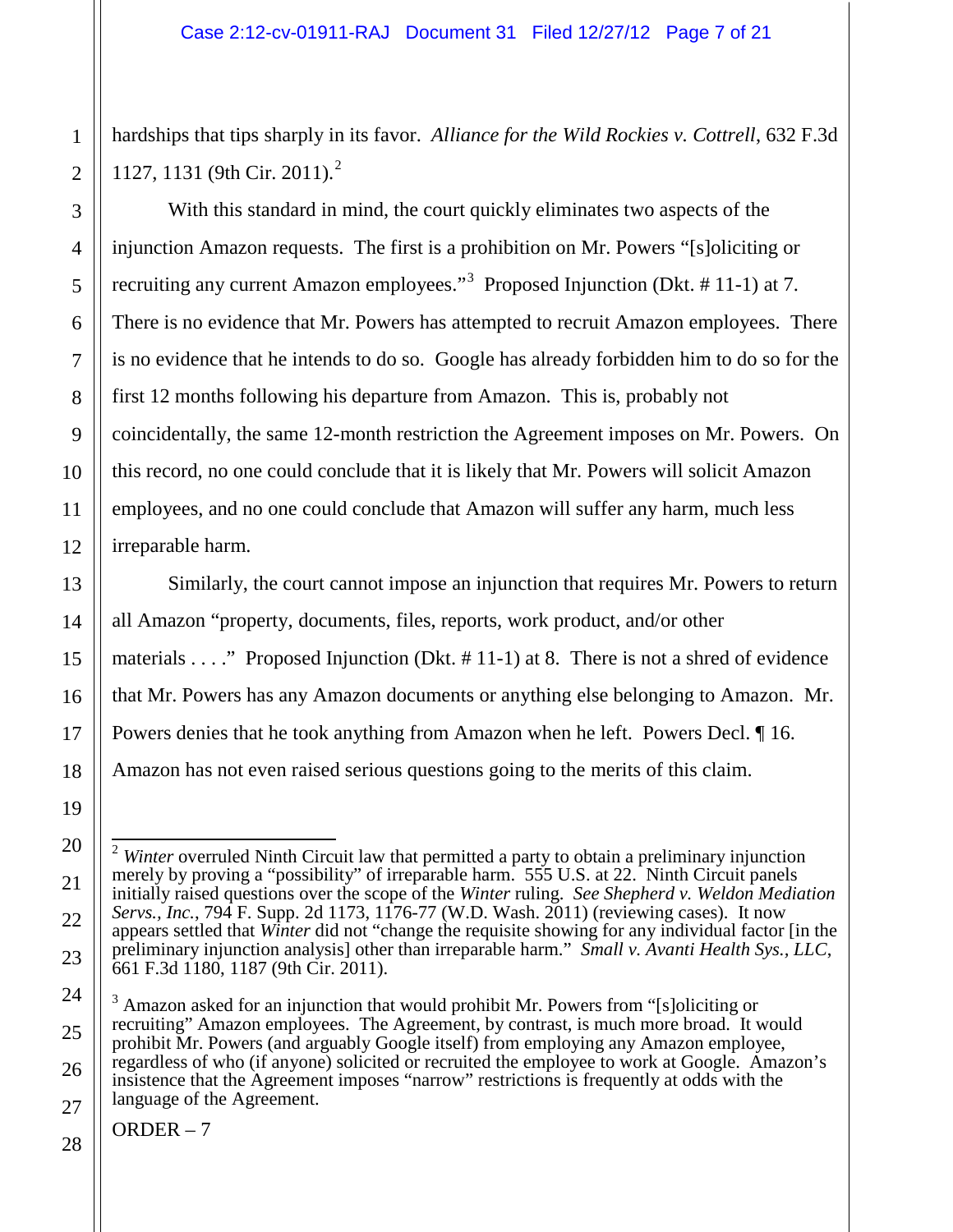## **A. Amazon is Not Likely to Succeed on the Merits of Its Claims Regarding Disclosure of Its Confidential Information or Trade Secrets.**

The court's observation that there is no evidence that Mr. Powers took any documents from Amazon is a good place to begin its evaluation of the proposed injunction's restrictions on disclosure. If Mr. Powers took any confidential or trade secret information from Amazon, he took it in his memory alone.

The sole evidence Amazon offers to support its claim that Mr. Powers remembers its confidential information is the declaration of Adam Selipsky, Mr. Powers' supervisor at Amazon. Selipsky Decl. ¶¶ 9-17. Although Mr. Selipsky asserts that Mr. Powers "knows" things about Amazon, he does not acknowledge that he can only speculate about what Mr. Powers knows now, more than six months after the last day he had access to any internal Amazon information. Amazon declined the opportunity to engage in discovery that would have at least allowed it to determine what Mr. Powers still knows.

Mr. Selipsky shows that it is likely that Mr. Powers does not know much of the "secret" information Amazon is concerned about. Mr. Selipsky cannot be certain that Mr. Powers *ever* knew some of that information. For example, he contends that Mr. Powers' knowledge about Amazon customers is not limited to customers with whom he had contact, because he had "access to Amazon's confidential and highly detailed customer relationship management database." Selipsky Decl. ¶ 12. Mr. Selipsky does not say that Mr. Powers ever used this database. He does not explain how, even if Mr. Powers used the database, he could remember data he gleaned from it at least six months ago. He declares that Mr. Powers received a weekly report with "hundreds of pages worth of detailed business statistics for AWS as a whole and for its individual products and services . . . ." *Id.* ¶ 15. It is not likely that Amazon will prove at trial that Mr. Powers remembers more than a sliver of the information contained in hundreds of pages.

It is likely that Mr. Powers remembers something from his time at Amazon. He no doubt remembers many of the customers with whom he dealt directly, and probably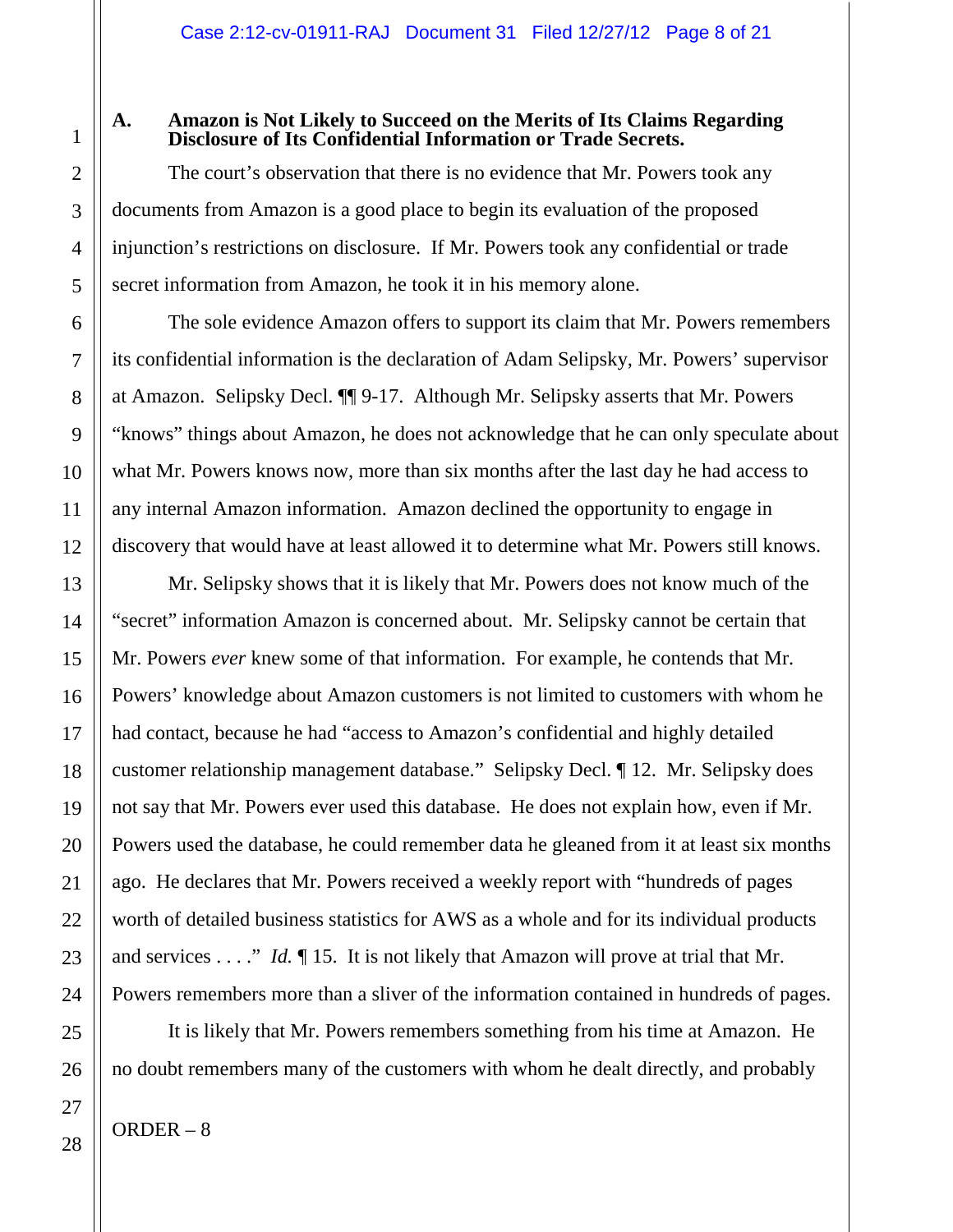remembers significant details of the relationships between those customers and Amazon. He probably remembers more, but the court declines to speculate. Amazon had both the burden to provide evidence of what Mr. Powers knows and the opportunity to take discovery to get additional evidence. That it has not done so, even as Google and Mr. Powers have given ample time to pursue discovery by voluntarily imposing virtually every restriction Amazon seeks in its injunction, is a damaging blow to Amazon's effort to demonstrate a likelihood of success on the merits.

Not only does the court not know what Mr. Powers remembers, the court does not know whether what he remembers is useful. AWS apparently conducts "formal operations planning processes" every six months, during which AWS departments give "detailed presentations" on plans, strategy, and budget. Selipsky Decl. ¶ 16. Amazon excluded Mr. Powers from the AWS meetings that happened this past summer. Powers Decl. ¶ 15. Assuming that Mr. Powers attended the meetings six months prior (there is no direct evidence that he did), that means that the strategic information Mr. Powers acquired, if he remembers it, is at least a year old. Mr. Selipsky emphasizes weekly emails and reports that Mr. Powers received (Selipsky Decl. ¶ 17), which serves equally well to emphasize that Mr. Powers has had no access to this weekly material for at least 27 weeks. Perhaps Amazon's cloud computing business is structured so that even information that is as much as a year old remains competitively sensitive, but again, the court can only speculate. Putting aside Mr. Powers' relationships with Amazon customers, Amazon has provided no compelling evidence that Mr. Powers still remembers competitively sensitive information he learned at Amazon.

Relying on this hazy evidence of what Mr. Powers knows, Amazon invokes the Agreement's non-disclosure provisions and the Trade Secrets Act to prevent Mr. Powers from revealing his knowledge. For several reasons, Amazon is not likely to succeed in this effort, at least on the record before the court.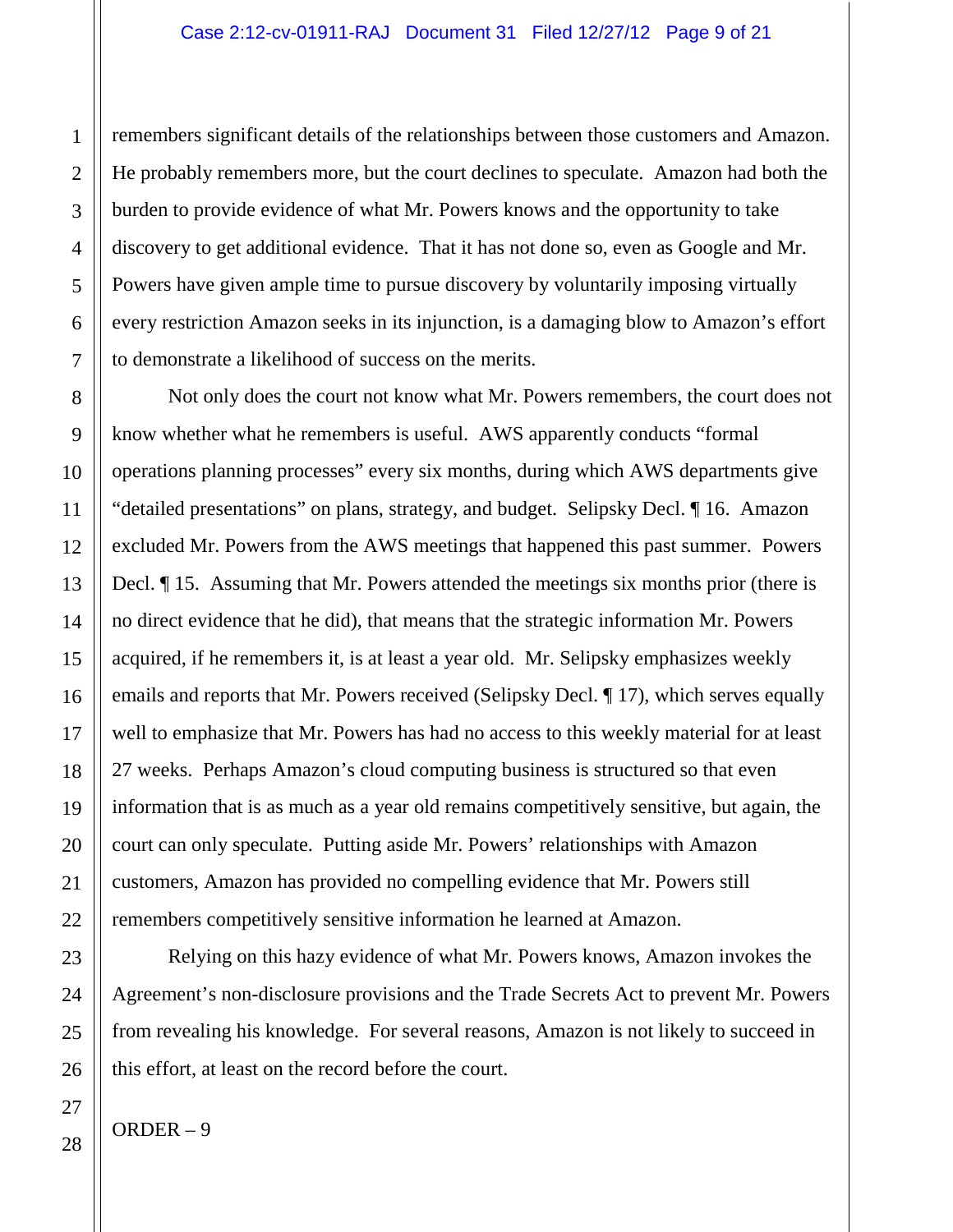Amazon is not likely to prevail on its trade secret claim. First, with the possible exception of confidential information relating to its cloud computing customers, Amazon has not identified any trade secrets that Mr. Powers currently knows. *See Ed Nowogroski Ins., Inc. v. Rucker*, 971 P.2d 936, 942 (Wash. 1999) ("A plaintiff seeking damages for misappropriation of a trade secret . . . has the burden of proving that legally protectable secrets exist."). Amazon did not ask to file any evidence under seal, suggesting that it believes the court will divine what information is a trade secret from Mr. Selipsky's public declaration. Having scoured that declaration, the court is unable to do so. The court acknowledges that it is likely that Mr. Powers learned information that would qualify as a trade secret while he was at Amazon. *See* RCW § 19.108.010(4) (defining trade secret as a information that derives "independent economic value" from being neither known nor readily ascertainable and that is subject to reasonable efforts to maintain its secrecy). But if there is trade secret information that Mr. Powers could still be expected to know, Amazon has not identified it.

The possible exception is trade secret information about Amazon's customers. Mr. Powers admits that he worked closely with 33 AWS customers. Powers Decl. ¶ 21. The *identity* of those customers is likely not a secret. Mr. Powers' unrebutted evidence shows that Amazon publicly identifies all of those entities as Amazon customers. *Id.* Although a customer list can be a trade secret, *see Ed Nowogroski Ins.*, 971 P.2d at 440, Amazon has not identified a customer list or subset of a customer list that qualifies as a trade secret. It is possible, however, that Mr. Powers remembers trade secret information about Amazon's relationships with those customers. In contrast to the enormous sets of AWS data that Amazon speculates Mr. Powers still remembers, it is far more likely that he remembers information pertaining to these relatively few customers.

Even if Mr. Powers knows trade secret information about Amazon's relationship with a few customers, Google has not identified what that information is. As the court

1

2

3

4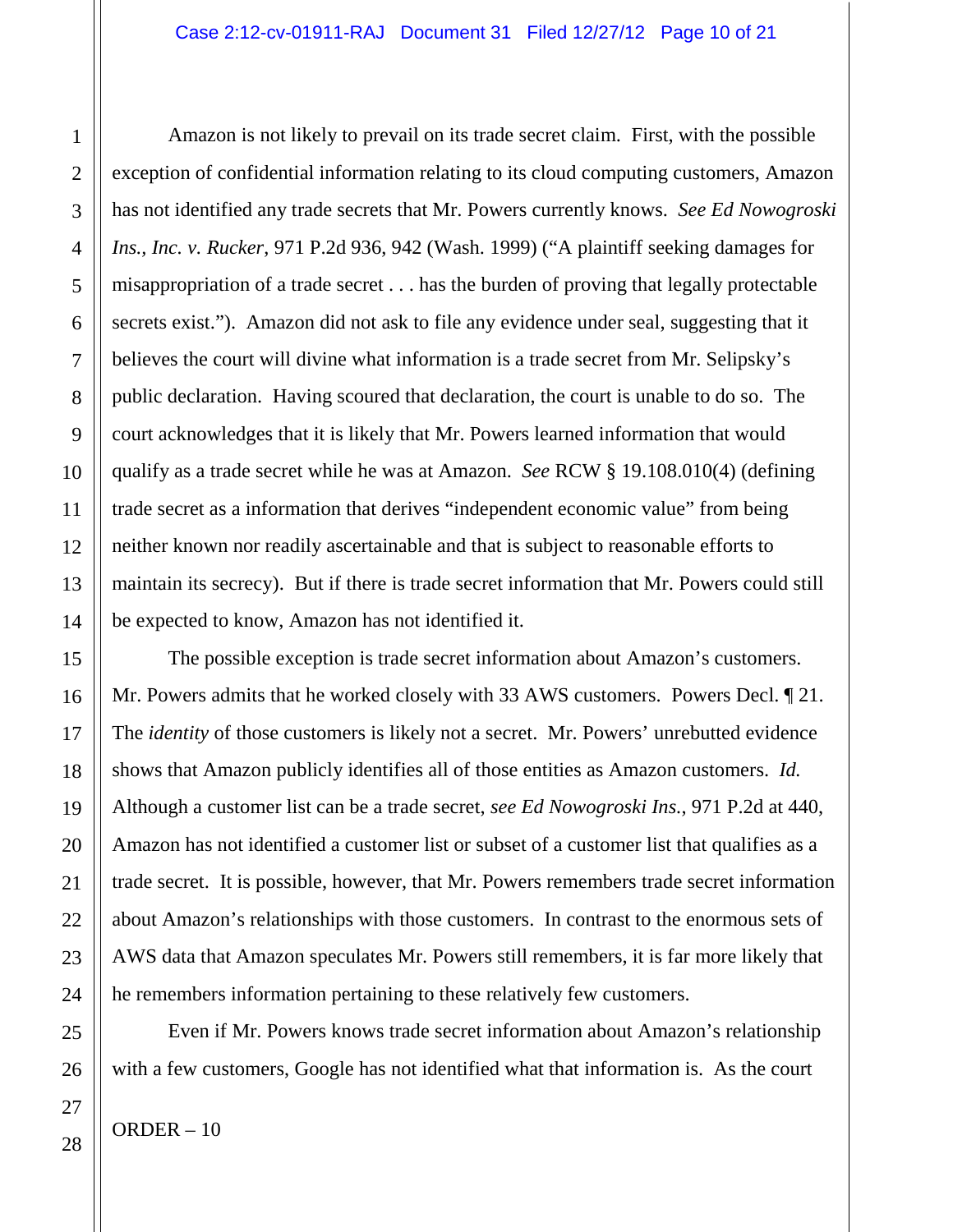will discuss later, Washington law permits noncompetition agreements that prevent an employee from trading unfairly on customer relationships he or she built before leaving employment. An employer cannot weave a similar restriction from a nondisclosure agreement or the Trade Secret Act without identifying confidential or trade secret information with sufficient specificity. Amazon has failed to do so here. Indeed, Amazon has not identified even one of the customers about which it is so concerned, much less any specific confidential information Mr. Powers knows about that customer.

Amazon's claims based on the nondisclosure clauses of the Agreement fail for the same reasons as its trade secret claim. Amazon has not discharged its burden to identify confidential information that Mr. Powers *still* knows and is still competitively useful.

Even if Amazon had sustained its burden to identify confidential or trade secret information that Mr. Powers knows, it would still need to prove a threat of irreparable harm. Evidence of what Mr. Powers knows is not enough; Amazon also needs evidence that Mr. Powers is likely to disclose it. That Mr. Powers knows something is not proof that he will use that knowledge at Google. Google has already forbidden him to ever use Amazon's confidential information. Amazon's counsel conceded at oral argument that Amazon has no evidence that Mr. Powers has disclosed anything in the nearly three months since he began working at Google. Once Google lifts its self-imposed restrictions on Mr. Powers' work with its cloud computing products, Mr. Powers may have more opportunity to use what he knows about Amazon. It is that possibility that garners much of Amazon's attention. Amazon has generally failed to point to anything specific that Mr. Powers knows that he is likely to disclose at Google. It instead asserts that virtually everything Mr. Powers knows is confidential and that because of the nature of his job at Google, he must inevitably use or disclose that knowledge in his work there. Mr. Powers decries Amazon's approach as an impermissible "inevitable disclosure" argument.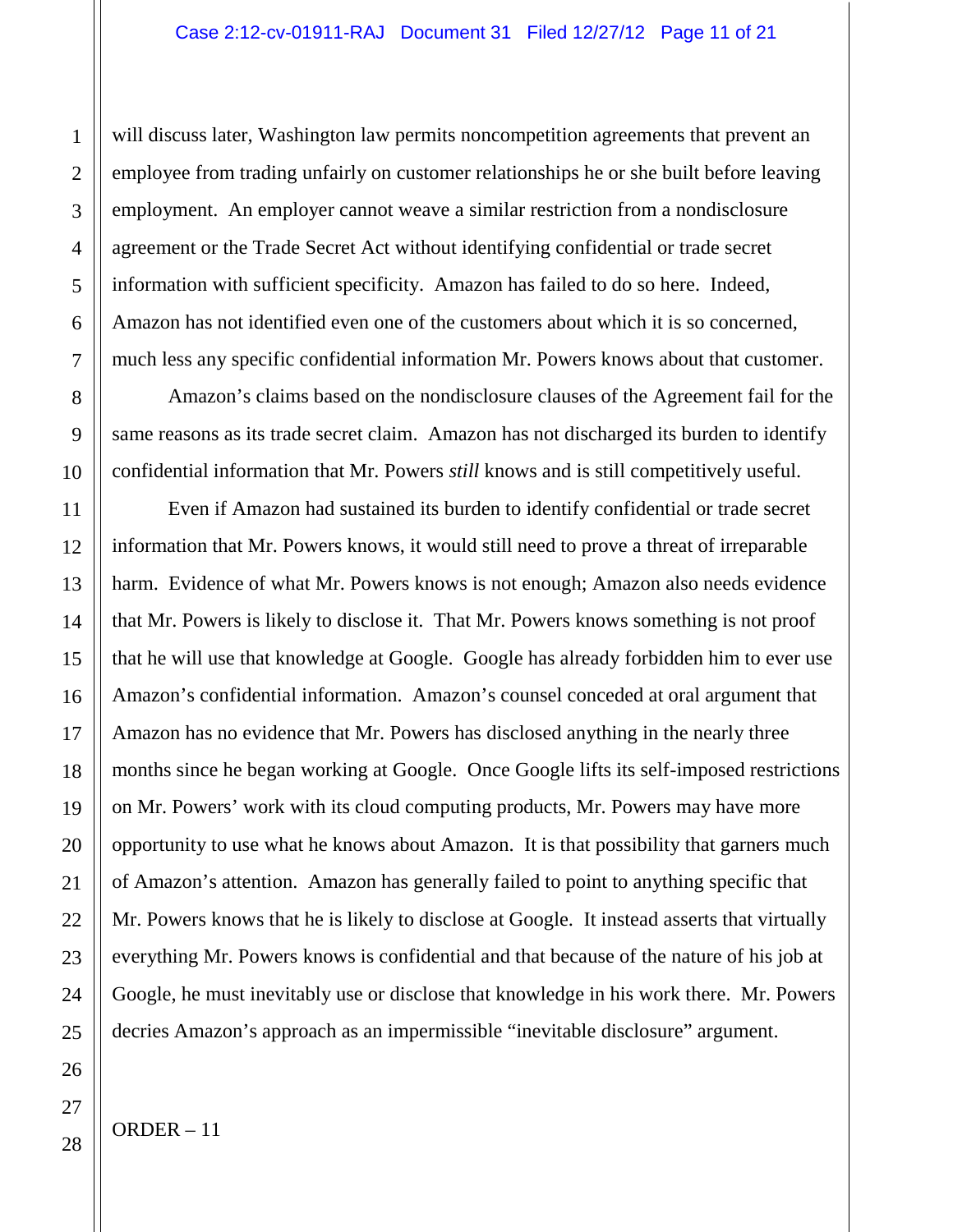Amazon has not proffered evidence from which the court can conclude that it is likely that Mr. Powers will "inevitably disclose" Amazon's confidential information. The parties debate whether Washington has ever recognized inevitable disclosure as a viable basis for a trade secret or breach of confidentiality claim. On this record, that debate is largely beside the point. The crux of an inevitable disclosure argument in this context is a showing that an employee's new job so closely resembles her old one that it would be impossible to work in that job without disclosing confidential information. Amazon has not made that showing here. It has pointed to a host of at least superficial similarities between Mr. Powers' old job and his new one, including a set of superficial similarities between Google's App Engine, Cloud Storage, and Compute Engine services and comparable AWS offerings. This effort falls short of convincing the court that Mr. Powers cannot do his new job without relying on Amazon's confidential information.

The court emphasizes the high bar for an inevitable disclosure argument for two reasons. First, if an employer cannot make a detailed showing of similarity between an employee's new job and old job, then it can hardly argue that disclosure is inevitable. Amazon's inevitable disclosure argument fails in this case for at least that reason. More importantly, however, an employer may lawfully prohibit an employee from *ever* disclosing its confidential information. Were inevitable disclosure as easy to establish as Amazon suggests in its motion, then a nondisclosure agreement would become a noncompetition agreement of infinite duration. As the court will now discuss in its analysis of the noncompetition clauses of the Agreement, Washington law does not permit that result.

**B. With the Exception of Restrictions on Work with Former Customers, Amazon is Not Likely to Succeed on the Merits of Its Effort to Enforce the Noncompetition Clauses in the Agreement.**

The Agreement contains a choice-of-law clause selecting Washington law, under which an agreement that restricts a former employee's right to compete in the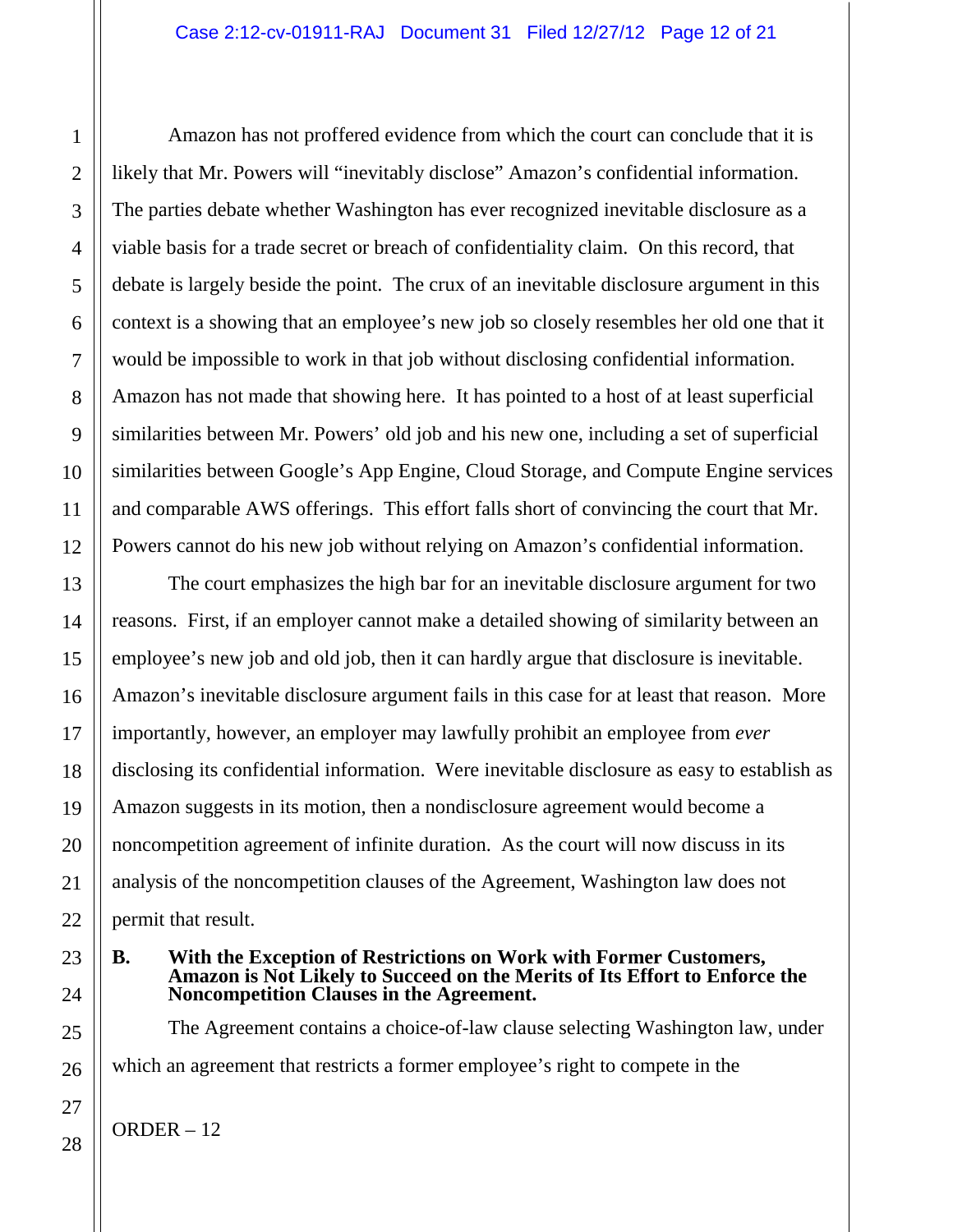marketplace is enforceable only if reasonable. The court will consider Mr. Powers' effort to avoid the choice-of-law clause in Part III.C. For now, the court applies Washington law, under which a court deciding whether a noncompetition agreement is reasonable must consider three factors:

(1) whether restraint is necessary for the protection of the business or goodwill of the employer, (2) whether it imposes upon the employee any greater restraint than is reasonably necessary to secure the employer's business or goodwill, and (3) whether the degree of injury to the public is such loss of the service and skill of the employee as to warrant nonenforcement of the covenant.

*Perry v. Moran*, 748 P.2d 224, 228 (Wash. 1987). If a court finds a restraint unreasonable, it can modify the agreement by enforcing it only "to the extent reasonably possible to accomplish the contract's purpose." *Emerick v. Cardiac Study Ctr., Inc.*, 286 P.3d 689, 692 (Wash. Ct. App. 2012). Among other things, the court can reduce the duration of an unreasonably long anticompetitive restriction. *See*, *e.g.*, *Perry*, 748 P.2d at 231 ("It may be that a clause forbidding service [to former clients] for a 5-year period is unreasonable as a matter of law . . . ."); *Armstrong v. Taco Time Int'l, Inc.*, 635 P.2d 1114, 1118-19 (Wash. Ct. App. 1981) (cutting five-year restriction to two and a half years). In any case, the court should protect an employer's business only "as warranted by the nature of [the] employment." *Emerick*, 286 P.3d at 692.

Applying these principles, Washington courts have typically looked favorably on restrictions against working with an employee's former clients or customers. In *Perry*, the court upheld a 20-accountant firm's noncompetition agreement preventing a departing employee from working with her former clients for about a year and a half after she left the firm.<sup>[4](#page-6-1)</sup> 748 P.2d at 224. The court recognized the employer's "legitimate interest in protecting its existing client base," and rejected the notion that lesser restrictions, like one

<span id="page-12-0"></span> <sup>4</sup> As written, the restrictive covenant in *Perry* would have lasted five years. 748 P.2d at 225. At trial, however, the employer sought to enforce it solely as to the year and a half between the employee's departure and trial. *Id.* at 231. For that reason, the court declined to decide whether a five-year restriction was too long. *Id.* at 230-31.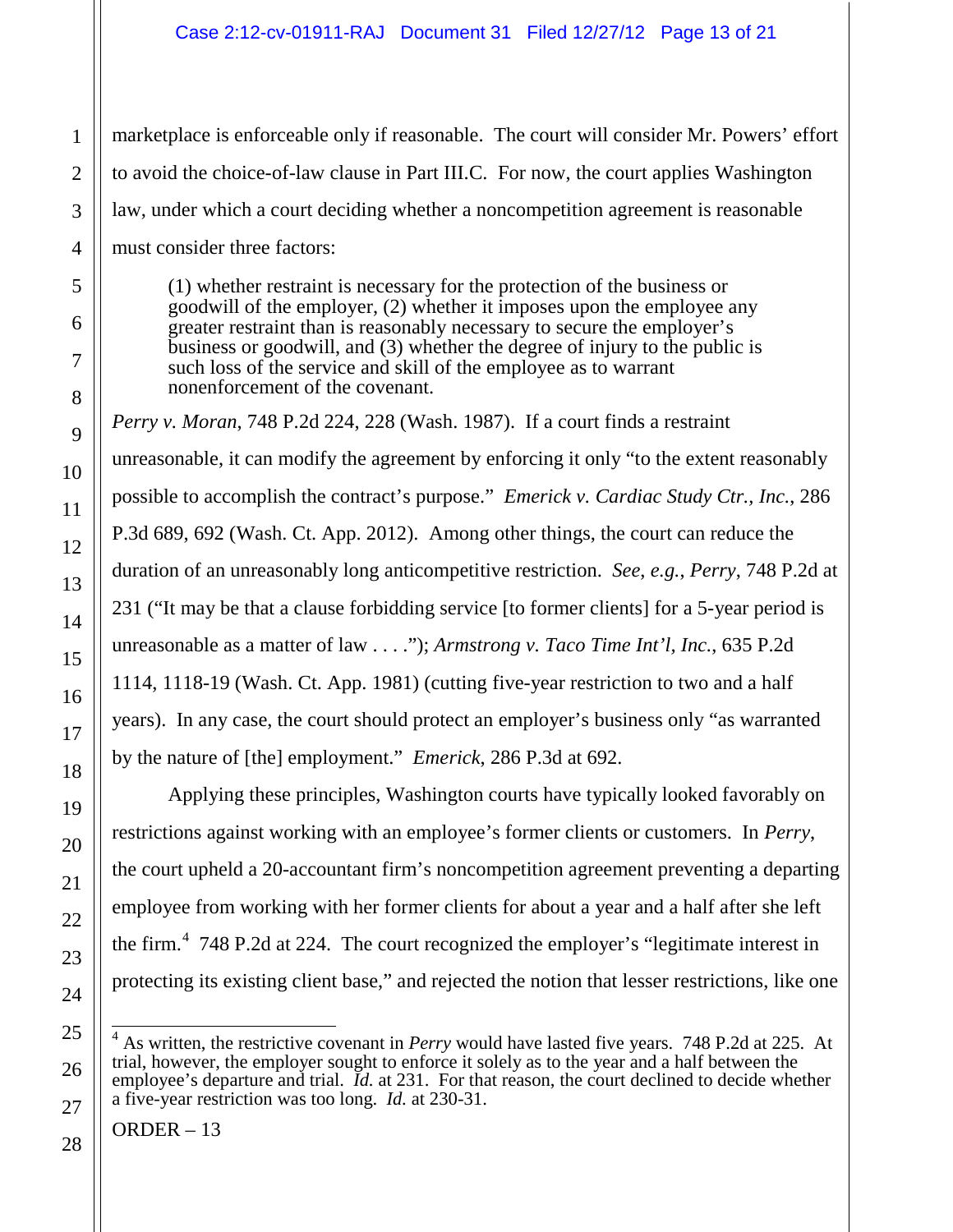that would only prohibit the former employee from soliciting (as opposed to working with) former clients, would be adequate to protect that interest. *Id.* at 229. Generally speaking, time-limited restrictions on business with former clients or customers survive scrutiny in Washington. *See*, *e.g.*, *Knight, Vale & Gregory v. McDaniel*, 680 P.2d 448, 451-52 (Wash. Ct. App. 1984) (declining to invalidate three-year restriction on accountant working with former clients); *Pac. Aerospace & Elecs., Inc. v. Taylor*, 295 F. Supp. 2d 1205, 1218 (E.D. Wash. 2003) (finding two-year restriction on solicitation of former customers to be reasonable as a matter of law); *Seabury & Smith, Inc. v. Payne Fin. Group, Inc.*, 393 F. Supp. 2d 1057, 1063 (E.D. Wash. 2005) (finding one-year restriction on working with former clients to be reasonable as a matter of law); *see also Labor Ready, Inc. v. Williams Staffing, LLC*, 149 F. Supp. 2d 398, 408 (N.D. Ill. 2001); (applying Washington law, upholding one-year ban on working with former customers).

Washington courts have been more circumspect when considering restrictions that would prevent an employee from taking on any competitive employment. These general restrictions on competition are more suspect than mere bans on working with former clients or customers. *Perry*, 748 P.2d at 230. Courts will in some circumstances enforce general noncompetition restrictions when they apply only in a limited geographical area. *See*, *e.g. Emerick*, 286 P.3d at 693-95 (remanding for reconsideration of necessity of fiveyear ban on competitive employment in a single county); *Hometask Handyman Servs., Inc. v. Cooper*, No. C07-1282RSL, 2007 U.S. Dist. LEXIS 84708, at \*10-11 (W.D. Wash. Oct. 30, 2007) (granting injunction against former franchisee based on general competition restriction, but reducing area from 100-mile radius to 25-mile radius); *see also Labor Ready*, 149 F. Supp. 2d at 408 (N.D. Ill. 2001) (upholding one-year general bar on competition within 10-mile radius of former employer). Courts have also declined to enforce even geographically limited general restrictions on competition. *See A Place for Mom, Inc. v. Leonhardt*, No. C06-457P, 2006 U.S. Dist. LEXIS 58990, at \*6-7, 13-14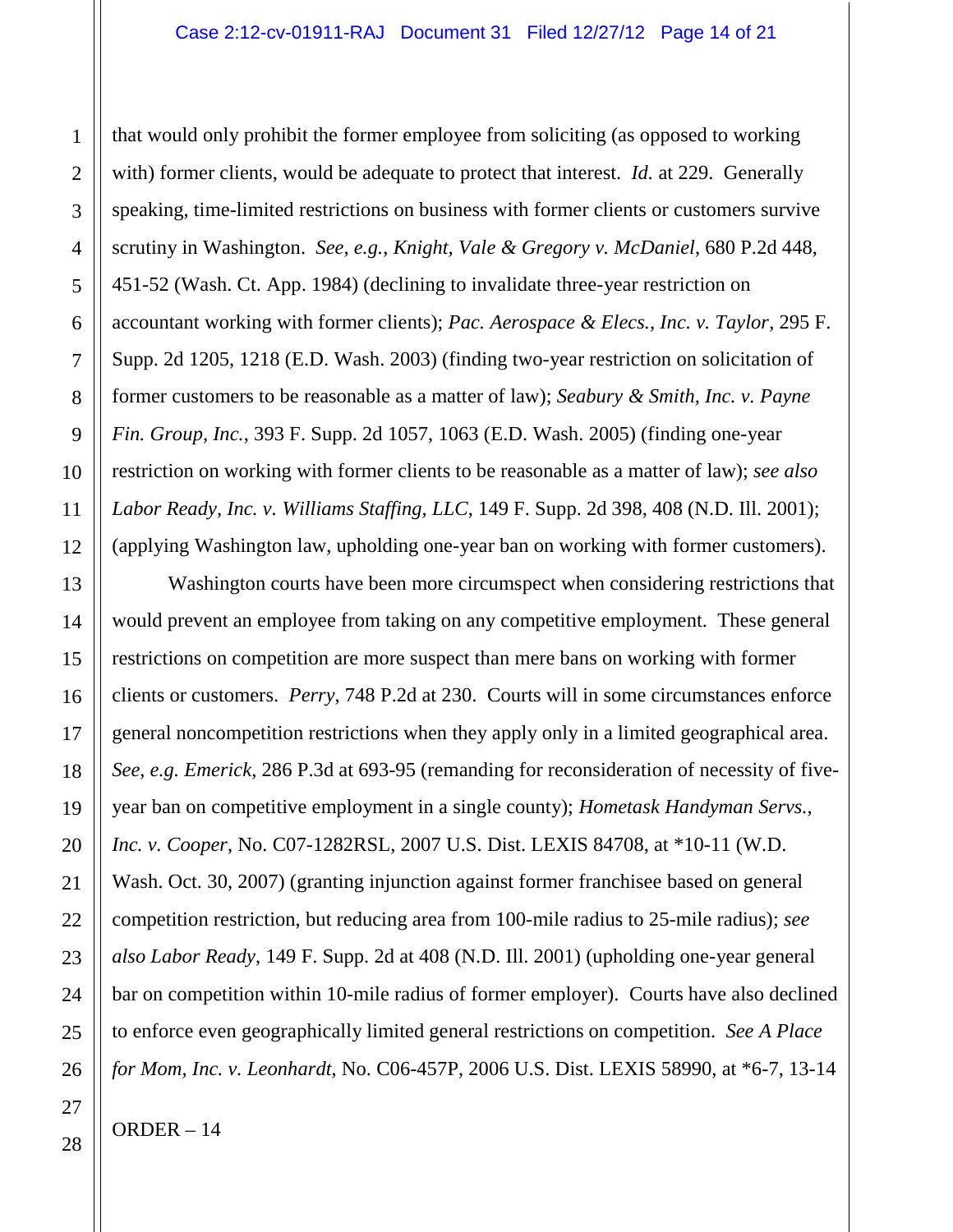(W.D. Wash. Aug. 4, 2006) (declining to issue injunction based on general restriction on competitive employment).

When a noncompetition agreement is targeted at a competing business, rather than an individual employee, specific circumstances can justify a general bar on competition. For example, in *Oberto Sausage Co. v. JBS S.A.*, C10-2033RSL, 2011 U.S. Dist. LEXIS 33077 (W.D. Wash. Mar. 11, 2011), the court considered a meat retailer's request for a pre-arbitration injunction against a Brazilian meat processor who had formerly supplied meat exclusively to the retailer. In that case, the retailer had worked closely with the Brazilian processor to teach its proprietary beef jerky manufacturing process. *Id.* at \*3. When one of its chief competitors purchased the Brazilian processor, the court enforced a general restriction on competition within the United States, preventing its competitor from "taking a free ride on its substantial investment in training [Brazilian] employees and upgrading the [Brazilian plant] with equipment plaintiff claims it developed through its confidential research and development." *Id.* at \*18. The court imposed the injunction only for the length of time it took the parties to present their dispute to an arbitrator. *Id.* at \*22. Similarly, in *Armstrong*, the court upheld a restriction on a former franchisee opening competing restaurants near the franchisor's restaurants, but it cut the five-year duration of the restriction in half. 635 P.2d at 1118-19.

The court distills a few general principles from these cases. First, Washington courts are relatively deferential to employers in enforcing agreements restricting a former employee's work with the employer's clients or customers. Courts are less deferential to general restrictions on competition that are not tied to specific customers. An employer can demonstrate that more general restrictions are necessary, but can do so only by pointing to specific information about the nature of its business and the nature of the employee's work. Finally, although courts are somewhat deferential about the duration or geographic extent of noncompetition agreements, they will readily shorten the duration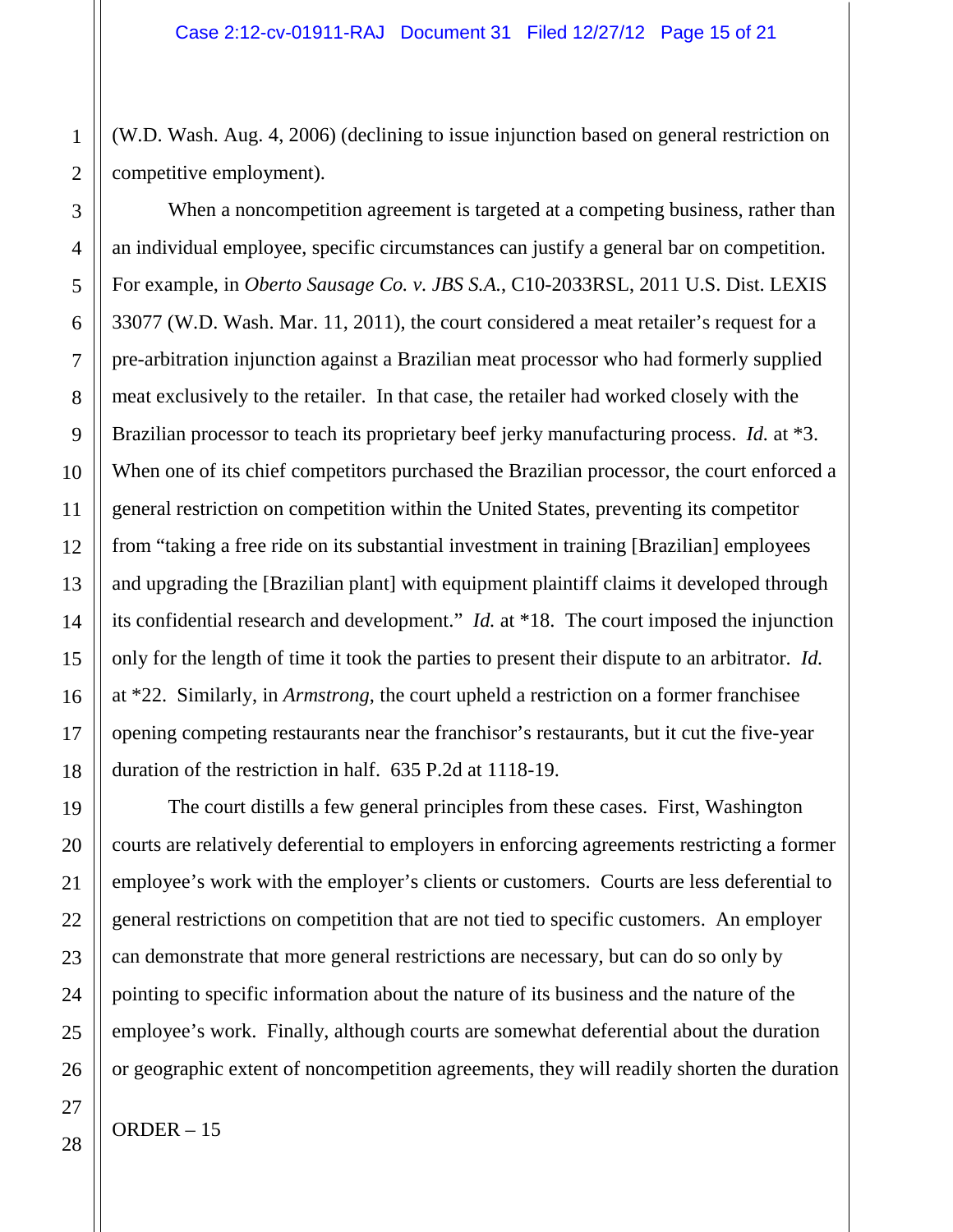or limit the geographic scope, especially where the employer cannot offer reasons that a longer or more expansive competitive restriction is necessary. With these principles in mind, the court considers the Agreement's 18-month restriction on working with former Amazon customers and its 18-month general noncompetition clause.

The Agreement passes muster under Washington law to the extent it seeks to prevent Mr. Powers from working with his former Amazon customers. Mr. Powers, no less than the employees in *Perry*, *Knight*, and in other Washington cases, competes unfairly with Amazon to the extent he attempts to trade at Google on customer relationships he built at Amazon. The reasonable duration of that restriction, however, is a matter of dispute. This is not a case where Mr. Powers seeks to leap from Amazon immediately to Google with his former customers in tow. He stopped working with Amazon customers more than six months ago. There is no evidence he has had contact with any of them since then. There is no direct evidence that he intends to pursue business with any of them. The only indirect evidence that he has interest in contacting his former customers is that he has chosen to fight Amazon's efforts to enforce the Agreement. Although the personal aspects of his relationships with his former customers might be expected to endure for more than six months, they might just as well extend even beyond the 18-months that the Agreement provides. Amazon has not explained why it selected an 18-month period, nor has it disputed Mr. Powers' suggestion that the Agreement he signed is a "form" agreement that Amazon requires virtually every employee to sign. Because Amazon makes no effort to tailor the duration of its competitive restrictions to individual employees, the court is not inclined to defer to its one-size-fits-all contractual choices. Amazon has not convinced the court that the aspects of Mr. Powers' relationships with customers that depend on confidential Amazon information are still viable today. On this record, the court finds it would not be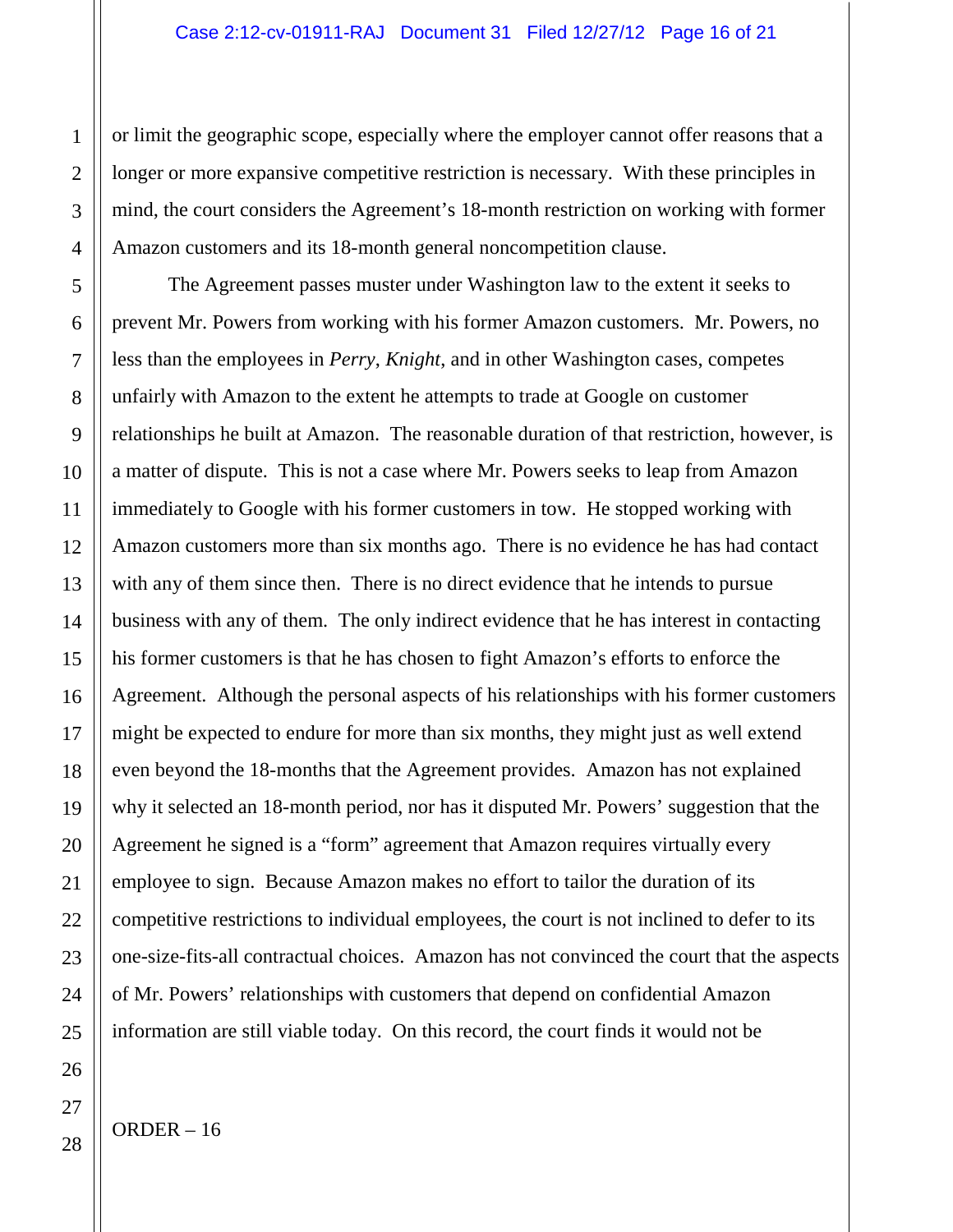reasonable to enforce the Agreement's customer-based restrictions for longer than nine months from the last date on which Mr. Powers had access to Amazon's information.

The Agreement's general noncompetition clause, in contrast to the clause targeting Amazon customers, is not reasonable. Amazon asks the court to prevent Mr. Powers from working in a competitive capacity anywhere in the world. The court is willing to assume, even though Amazon has provided no evidence, that the cloud computing business in which Google and Amazon compete is geographically far-flung. Because both companies compete globally, it is possible that Mr. Powers could inflict competitive injury on Amazon even while working a thousand miles from his Seattle-based former employer. But even if the court accepts the extraordinary geographic reach of the ban, it could not accept Amazon's implicit argument that it is impossible for Mr. Powers to compete fairly with Amazon in the cloud computing sector.

Amazon has failed to articulate how a worldwide ban on cloud computing competition is necessary to protect its business. Its ban on working with former customers serves to protect the goodwill it has built up with specific businesses. A general ban on Mr. Powers' competing against Amazon for other cloud computing customers is not a ban on *unfair* competition, it is a ban on competition generally. Amazon cannot eliminate skilled employees from future competition by the simple expedient of hiring them. To rule otherwise would give Amazon far greater power than necessary to protect its legitimate business interest. No Washington court has enforced a restriction that would effectively eliminate a former employee from a particular business sector. This court will not be the first, particularly where Amazon has not provided enough detail about the nature of AWS's cloud computing business to convince it that an employee like Mr. Powers can only compete with AWS by competing unfairly.

Much of Amazon's argument in favor of enforcement of its general restriction on competition is cribbed from the inevitable disclosure argument it advanced in support of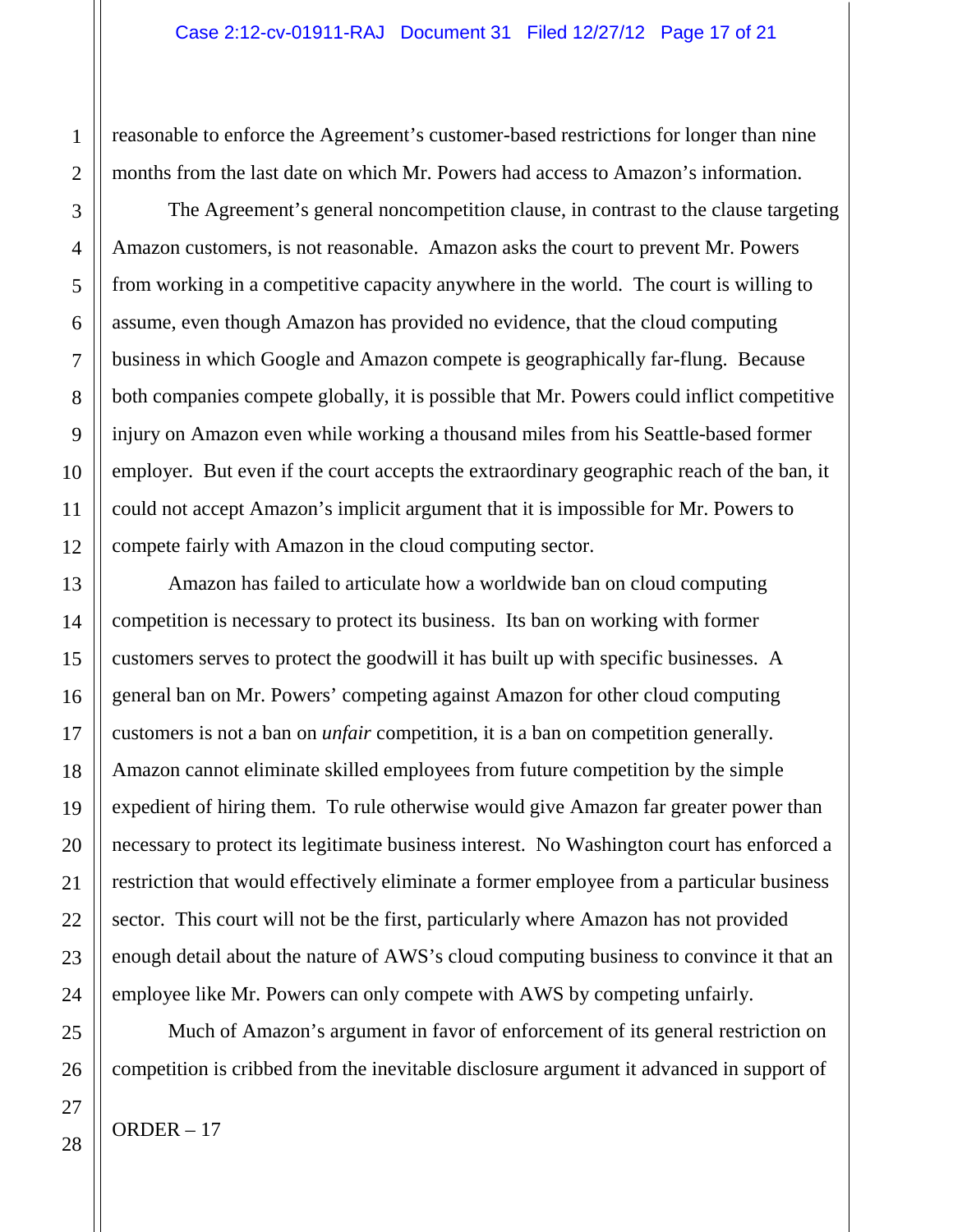the Agreement's nondisclosure provisions. According to Amazon, Mr. Powers simply knows too much to compete fairly with Amazon in the cloud computing sector. The court finds these claims to be fatally nonspecific, as it explained in Part III.A. Generalized claims that a former employee cannot compete fairly are insufficient. *See Copier Specialists, Inc. v. Gillen*, 887 P.2d 919, 920 (Wash. Ct. App. 1995) (finding that the "training [an employee] acquired during his employment, without more," did not warrant enforcement of a geographically limited covenant not to compete). Before enforcing a general restriction against competition, the court would require a far more specific showing than Amazon has made here.<sup>[5](#page-12-0)</sup>

## **C. Washington Law, not California Law, Applies to Amazon's Claims Based on the Agreement.**

The court briefly addresses Mr. Powers' contention that California law, not Washington law, should apply to this dispute. The court considers that contention only as it applies to Amazon's claims based on the Agreement. No one has articulated a choiceof-law argument as applied to Amazon's Trade Secret Act claim, and the court need not consider that issue in light of its disposition today.

Because the court exercises diversity jurisdiction in this case, it applies Washington's choice-of-law rules. *Patton v. Cox*, 276 F.3d 493, 495 (9th Cir. 2002). The threshold question in a Washington choice-of-law analysis is whether there is an actual conflict with another state's law. *Burnside v. Simpson Paper Co.*, 864 P.2d 937, 942 (Wash. 1994); *see also Alaska Nat'l Ins. Co. v. Bryan*, 104 P.3d 1, 5 (Wash. Ct. App. 2004) (placing burden on party favoring another state's law to establish conflict with Washington law). The court assumes without deciding that Mr. Powers correctly asserts that even the Agreement's restrictions on working with former customers would be unenforceable under California's more pro-employee approach to noncompetition

<sup>&</sup>lt;sup>5</sup> The court's disposition today makes it unnecessary to resolve Mr. Powers' contention that the noncompetition clause in the Agreement applies only to retail markets for consumer goods, and thus has no application to the sale of cloud computing services to businesses.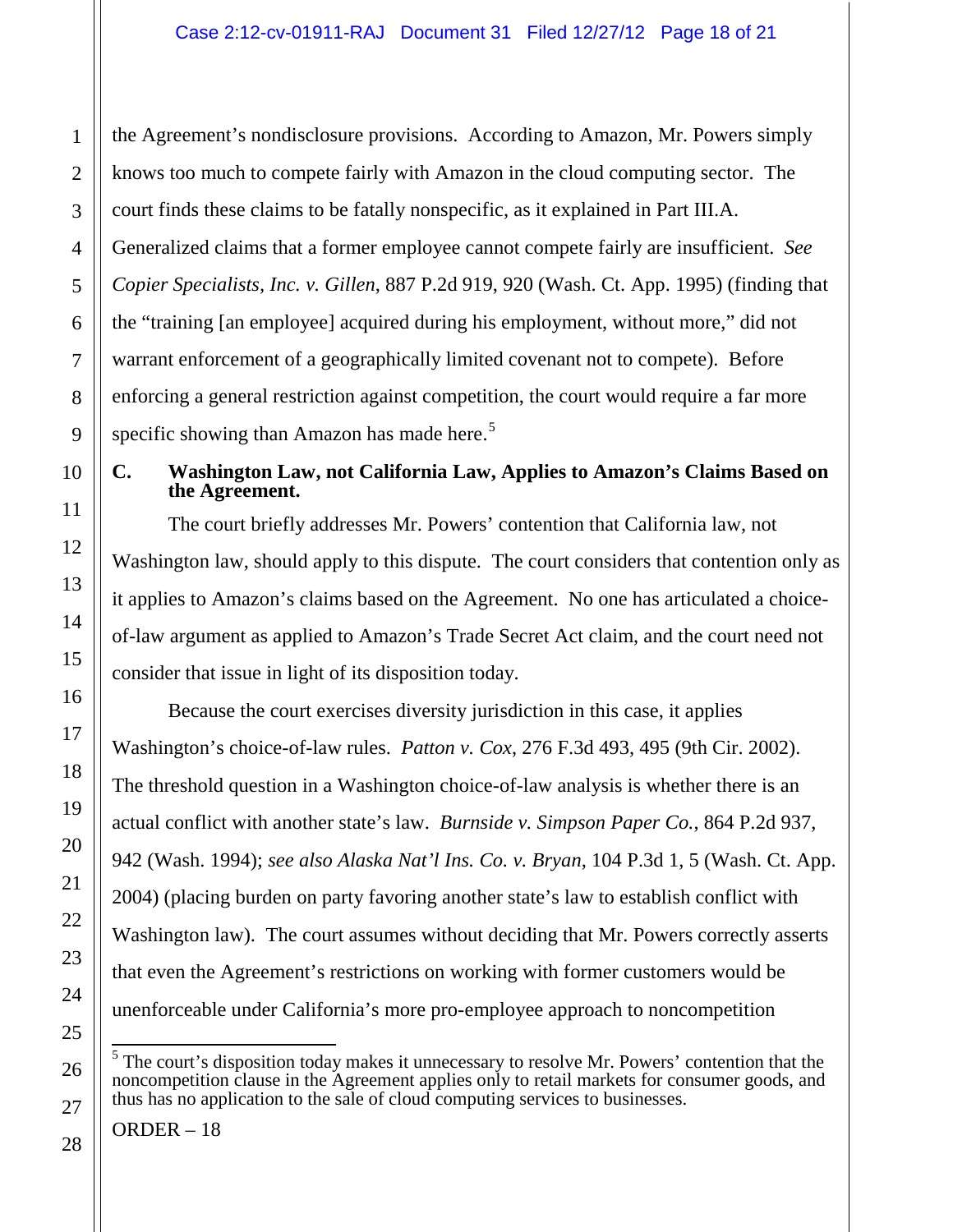agreements. *See*, *e.g.*, *Google, Inc. v. Lee*, 415 F. Supp. 2d 1018, 1022 (N.D. Cal. 2005) (comparing Washington and California law). Amazon does not argue otherwise.

Having identified a conflict of law, Washington choice-of-law rules require the court to consider the Agreement's choice of Washington law. Agr. ¶ 9. Washington courts apply § 187 of the Restatement (Second) Conflict of Laws ("§ 187") when resolving "conflict of laws problems in which the parties have made an express contractual choice of law." *Erwin v. Cotter Health Ctrs.*, 167 P.3d 1112, 1120-21 (Wash. 2007). In relevant part, § 187 requires the court to enforce the parties' contractual choice of law unless "the chosen state has no substantial relationship to the parties or the transaction and there is no other reasonable basis for the parties' choice," § 187(2)(a), or "the application of the law of the chosen state would be contrary to a fundamental policy of a state which has a materially greater interest than the chosen state in the determination of the particular issue and which, under the [Restatement (Second) Conflict of Laws, § 188], would be the state of the applicable law in the absence of an effective choice of law by the parties," § 187(2)(b). No one argues that Washington lacks a substantial relationship to Mr. Powers, Amazon, and the Agreement. For that reason, Mr. Powers' plea for the application of California law requires him to, among other things, show that California has a "materially greater interest" than Washington in determining the enforcement of the Agreement.

California's interest in the enforcement of the Agreement is no greater than Washington's. Washington's willingness to enforce anticompetitive restrictions reflects a strong interest in protecting its businesses from unfair competition from former employees. California likely has a strong interest in protecting its workers from attempts by their former employers to limit their employment. Nothing, however, would permit the court to conclude that California's interest is "materially greater," especially as applied in this dispute. One court within this District has enforced a Washington choice-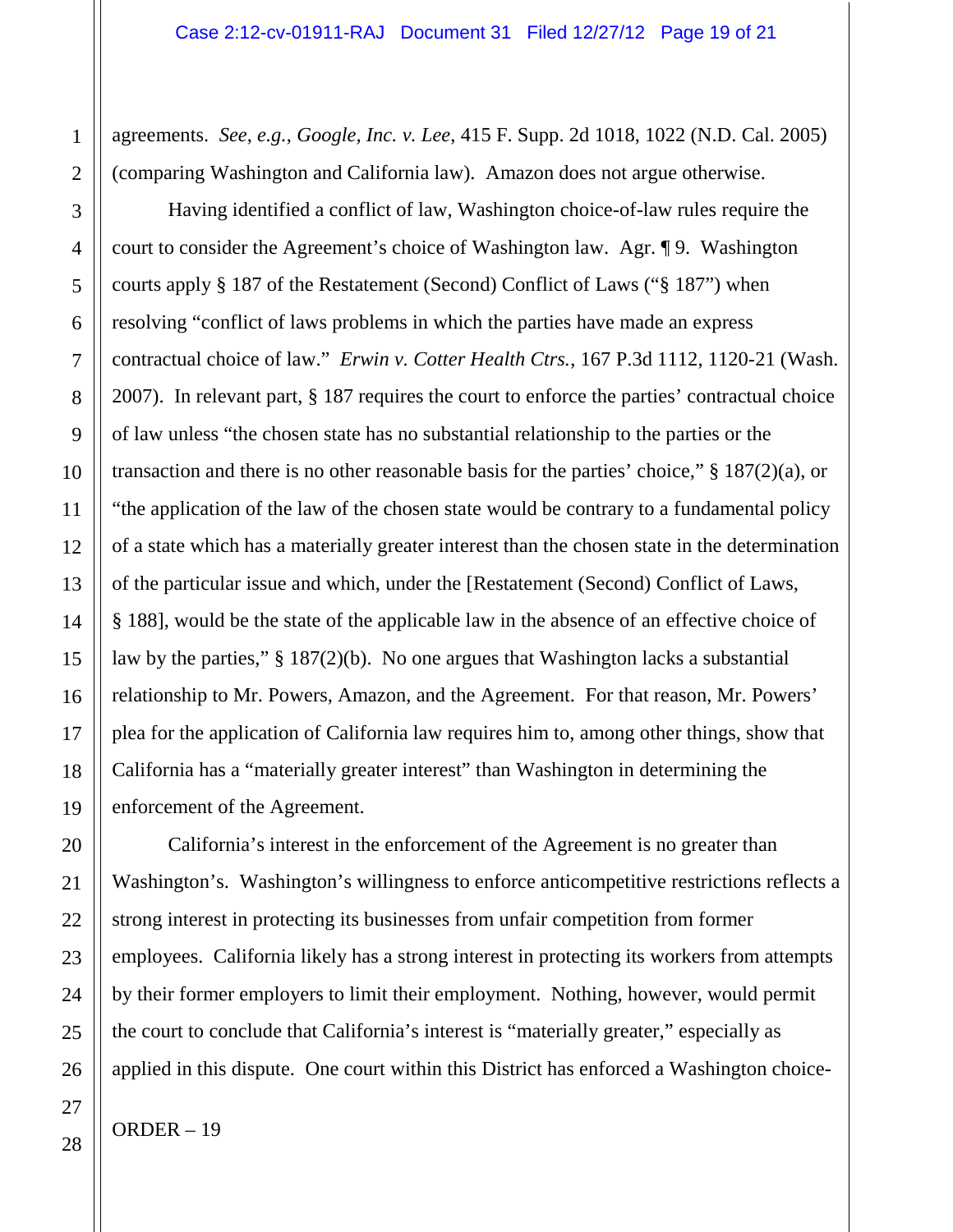of-law clause against employees *who lived and worked in California* when they signed a restrictive agreement with their Washington employer. *CH2O, Inc. v. Bernier*, No. C11- 5153RJB, 2011 U.S. Dist. LEXIS 42025, at \*2-3, \*20-24 (W.D. Wash. Apr. 18, 2011). In this case, Mr. Powers had no idea when he signed the Agreement that he would one day seek work in California, and thus no reason to expect that California law would apply. That he has now emigrated to California does not give California a materially greater interest in the outcome of this dispute. In circumstances like these, the court is aware of no court applying Washington's choice-of-law rules that has concluded that California's interest in protecting its employees materially outweighs Washington's interest in providing limited protection to its employers.

## **D. Amazon Has Made a Sufficient Showing on the Remaining Injunctive Relief Factors to Justify a Limited Injunction.**

On this record, Amazon is likely to succeed on the merits only of its claim based on the Agreement's restrictions on working with former customers, although only for nine months. The court now considers whether Amazon has demonstrated a likelihood of irreparable harm, where the balance of hardships tilts, and the public interest.

Irreparable harm is a likely consequence of permitting an employee to pursue his former customers in violation of a valid restriction. The monetary damage from loss of a customer is difficult to quantify, and the damage to goodwill even more so. There is no direct evidence that Mr. Powers intends to solicit former Amazon customers. Given his opposition to Amazon's motion, however, the court finds it likely that he would approach at least some customers (or some customers would approach him) if neither Google nor this court prevents him from doing so.

ORDER – 20 In the context of this limited injunction, the balance of hardships favors Amazon. Before Amazon even learned of Mr. Powers' work at Google, Google was willing to keep Mr. Powers from cloud computing work until six months after he began working at Google. That self-imposed restriction would have expired in late March 2013. Given